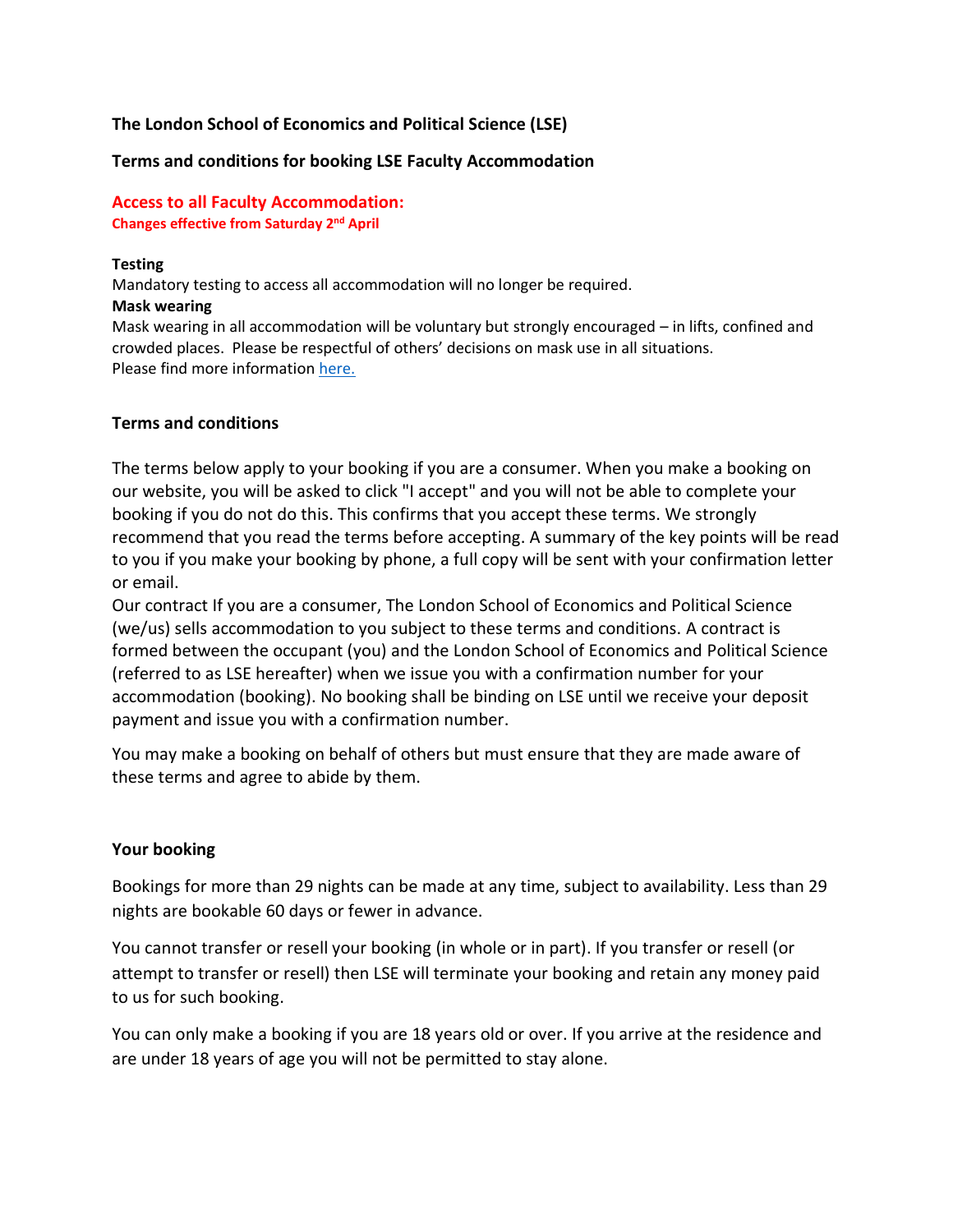You must ensure that the guest name(s) on a booking are correct at the time of reservation this cannot be changed afterwards.

You may only book at faculty rates if you are a bona fide member of staff or visitor to the school (a guest lecturer, speaker or researcher for example). Residential services shall make the final decision on eligibility for these rates. Taught students may not book at these rates.

# **Rates and payment**

The rate for each room for each night of your stay will be advised at the time of your booking. You will be required to pay a deposit in order to secure your booking.

• For stays of 29 nights or more a deposit of 29 nights rent is due **14 days** prior to arrival. Rent can then be payable monthly in advance.\*

- For stays of between 7 and 28 nights, full payment is required **7 days** prior to arrival.\*
- For stays of six nights or less, full payment is required **48hrs** prior to arrival.\*

All deposit payments are non-refundable and non-transferable.

Payments paid by departments, can be made via LSE internal debit (IDN), credit/debit card or cheque. If payments are made by IDN, we require written authorisation from the budget holder within 14 days of the booking being made, or by arrival if this is sooner. If we do not receive this authorisation, your booking will be cancelled without notice.

\* all payment plans and exceptions must be agreed by the faculty accommodation & relocation co-ordinator **upon booking**.

### **Check-in and check-out**

You can check-in from 15.00 on the scheduled date of arrival. On certain key dates we may have to postpone check-in until a later time – we will inform you if this is the case. Please inform us if you intend to arrive later than 20.00 so that we can hold your booking with our out of hours team. You must be able to show photo identification such as a passport or driver's license when checking in.

You must check-out before 10:30 on the scheduled date of departure. If you fail to check-out by the stipulated time, you will be charged the equivalent to the full standard rate at that time, for one night's stay for the applicable unit(s). Under these circumstances we also reserve the right to remove your property from your unit(s) without notice and place it in commercial storage at your cost.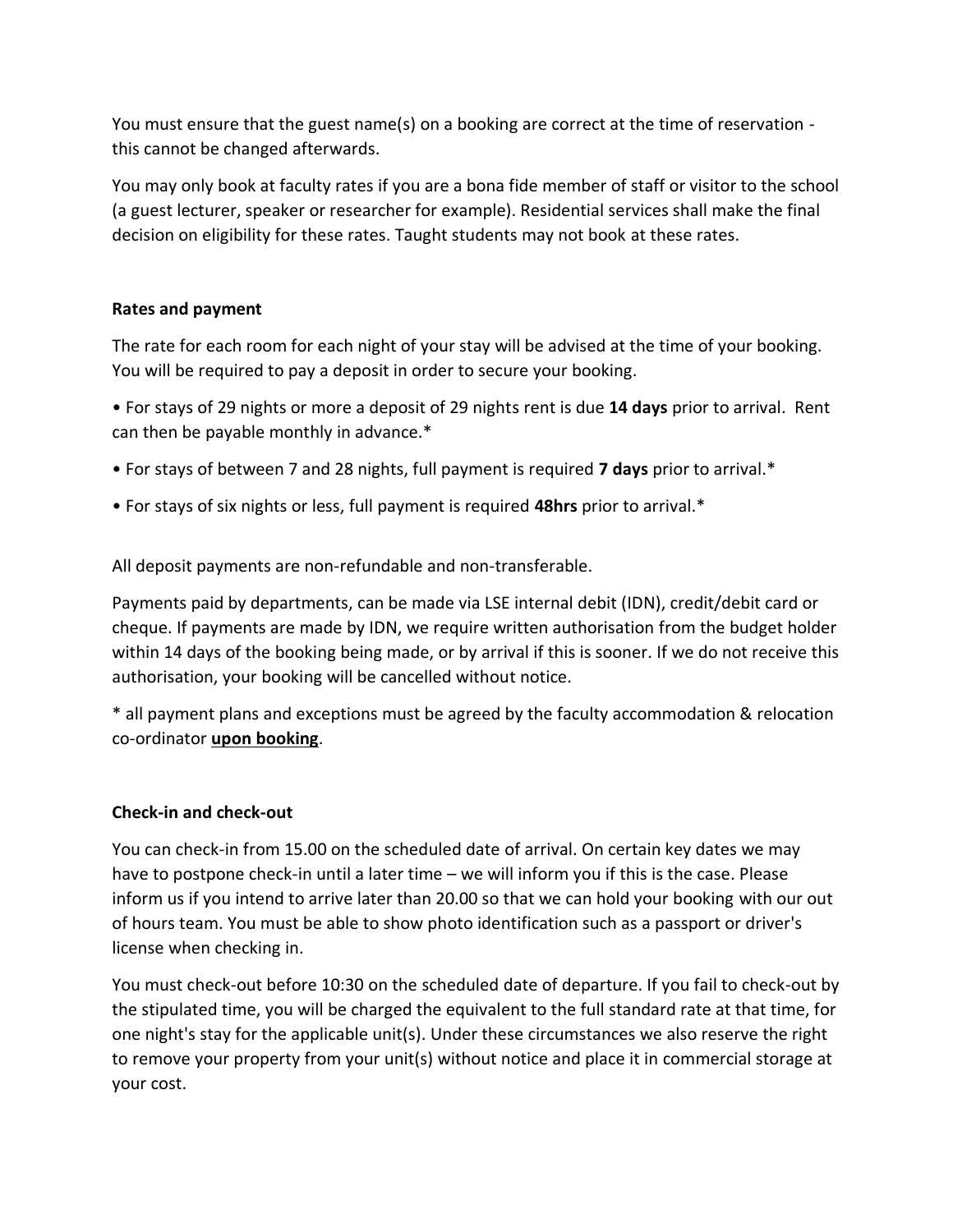### **The accommodation**

Maximum occupancy for a unit is determined at the time of booking and shall not exceed that number.

**Accommodation with fob access** – your fob key will need to be updated every 7 days on a local updater in hall or on campus.

Cots/cribs can be provided in apartments, and the mini-suite only. Only one cot/crib per unit can be provided. Cots/cribs are provided subject to availability. Other units are not deemed to be suitable for children less than five years of age. Our cots/cribs are suitable for children under 24 months old only. All children aged over 24 months must be booked as adults.

Pets are not allowed in LSE residences except those registered to provide assistance to disabled people, such as Guide Dogs for the Blind or Hearing Dogs for the Deaf.

Other services that are described as being available (restaurants, bars etc.) within a residence may be subject to seasonal opening times. Certain services such as safes and telephones may only be available on a pay as you go basis.

# **Cancellations/amendments**

You may cancel a booking in writing, and we will refund you any monies paid less a cancellation fee if:

You notify us in advance of check-in time - applicable to your reservation. The cancellation fee refers to the deposit rules stated below:

- stays between 1-6 nights within **48 hours** notification: full refund
- stays between 7-28 nights within **7 days** notification: full refund
- stays 29 nights or more within **14 days** notification: full refund

You will be issued with a cancellation number to confirm your cancellation. If you fail to cancel your booking within the established deadlines, or cannot provide a cancellation number on request, you will be liable to pay for the full stay and not be entitled to receive any refund.

We will only make refunds to the payment card that you used to make the booking. We will normally credit refunds to your card within 30 days. If you paid by cheque, we will refund by cheque. We normally process cheque refunds within 30 days. Payments made via IDN will be credited back to the budget code used.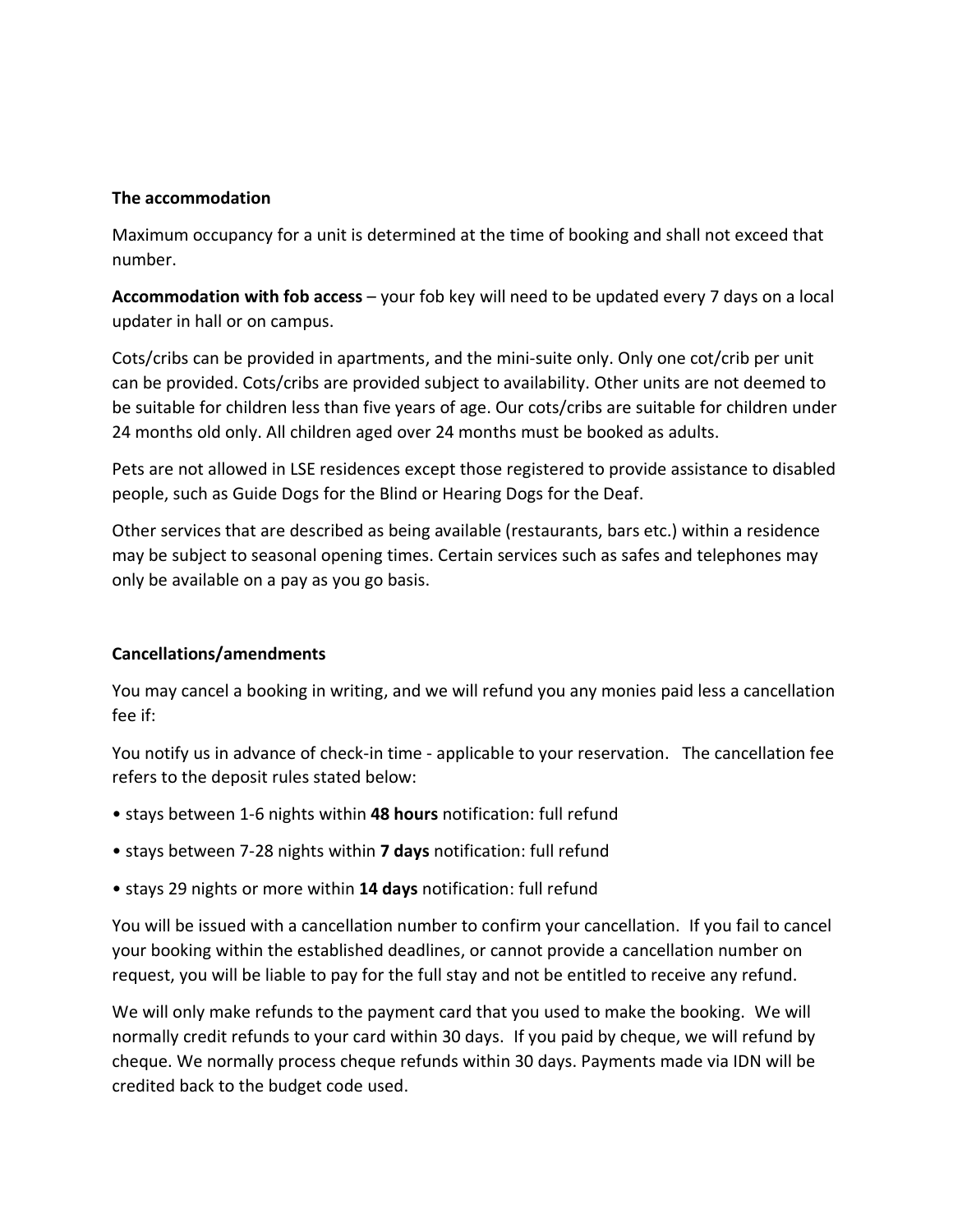You are strongly advised to take out valid insurance that covers against cancellation of your booking, irrespective of the reservation type.

If you fail to cancel your booking within the time requested, or cannot provide a cancellation number on request, you will be liable to pay for the full stay and not be entitled to receive any refund.

LSE reserves the right to cancel any bookings made for purposes other than for the use of accommodation.

With any booking, subject to availability, you may reduce the length of stay, change the room type and/or the scheduled date of arrival. You must notify us a minimum of 14 days in advance of your arrival. Amendments requested less than 14 days in advance of check-in may not be possible. Extensions on the departure date can be made at any time, subject to availability.

# **Relocation**

LSE operates a relocation policy. If a unit is unavailable on arrival (except due to an event beyond our reasonable control (see statutory rights section below) as a last resort, then we will either:

• provide a unit at another LSE site and pay the reasonable cost of transport to that alternative site;

OR

• at your request, or, if in our reasonable opinion there is no suitable alternative LSE accommodation available, cancel your booking and refund you the money you have paid for the unavailable room (s)

### **Miscellaneous**

All guests are required to sign a registration card on arrival. The guest must carry the card on their person at all times, as a form of identification. The card must be shown to the reception or security, in order to retrieve any keys left behind the reception and to gain access to the building. LSE has the right to refuse any service requested, if the guest fails to present the Registration card upon request.

Should you lose your room key, swipe card or fob you will be charged for its replacements. Costs vary between residences depending upon the lock type.

In line with UK law you must not smoke in any of area of our residences, this includes outdoor areas as signed. By law you must not interfere with our fire detection system. We will terminate your booking without refund and require you to leave the residence immediately should you be found to have smoked within our residences or have interfered with our fire detection and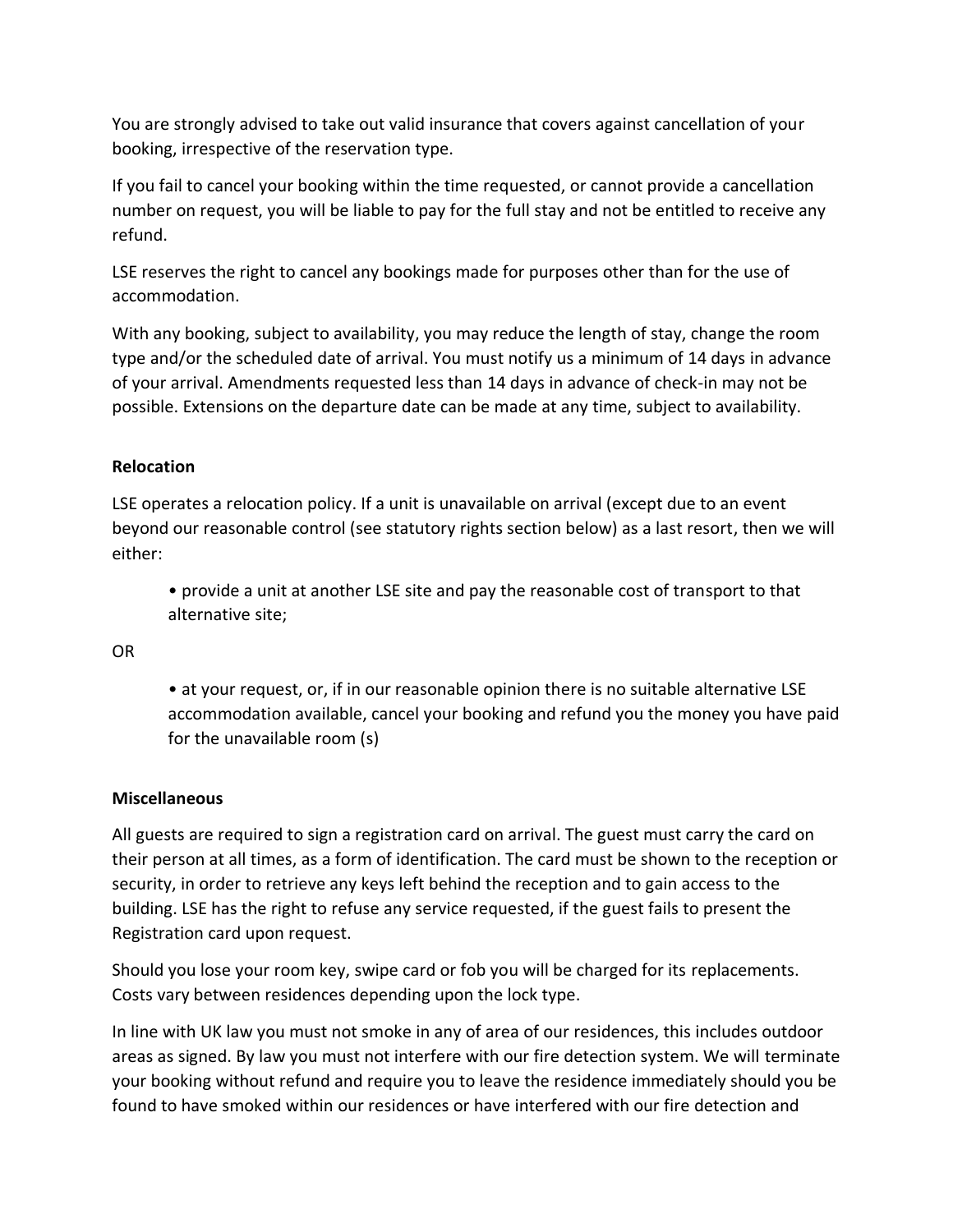firefighting facilities. You will also be charged for any costs we incur if you smoke in our residences including costs for specialist cleaning and/or redecoration and refurbishment (to make the unit fit for sale as a non-smoking environment) and the cost of the unit for any time period it is unusable. We reserve the right to apply these charges against the card or budget code used to make your deposit or balance payments. We will send you (at the address on the booking) a breakdown of these charges within ten working days of your departure.

You must not cause damage (either accidental or willful) to any part of the residence, including your room and public areas, and all fixtures, fittings and equipment. You authorise us to charge you or your department any costs we incur to carry out any repairs of replacement. We reserve the right to apply these charges against the card or budget code used to make your deposit or balance payments. We will send you (at the address on the booking) a breakdown of these charges within 10 working days of your departure.

Our residences have duty teams that are responsible for the welfare and safety of all residents – usually headed by a warden. If a request is made of you during your stay you must follow this request immediately. If you have a query about a request made of you then you may follow this up after the event.

### **Statutory rights**

We have tried to ensure that any rights that you as a consumer have that are implied by law into a contract of this type (statutory rights) are not excluded or limited in anyway. If any of these terms conflict with a statutory right or the law changes and your statutory rights change, then the statutory rights will prevail over these terms.

For more information on your statutory rights see www.consumerdirect.gov.uk or call 0845 404 0506. Please make particular reference to the Hotel Proprietors Act 1956 which is displayed in all our residences and also available upon request. Where your accommodation is paid for by LSE then employee housing regulations may also apply.

Events beyond our reasonable control: We shall not be in breach of these terms, nor liable for any failure to perform any of our obligations in relation to your Booking (such as the provision of accommodation and/or other products and/or services and/or extras) due to any adverse event, act, omission or accident which happens which is beyond our reasonable control including, but not limited to, flood, earthquake, extreme adverse weather conditions, natural disasters, pandemics, other acts of God, acts of terrorism, interruption or fire (except by way of our default) or failure of (except by way of our default) electric power, gas, water, or other utility service, plant machinery, computers, vehicles or any collapse of building structures. You are reminded to purchase insurance against such instances.

**Our liability:** Our total liability for any loss shall not exceed the total sum we charge you for the booking. We shall not be liable for any losses that were not caused by any breach of contract or